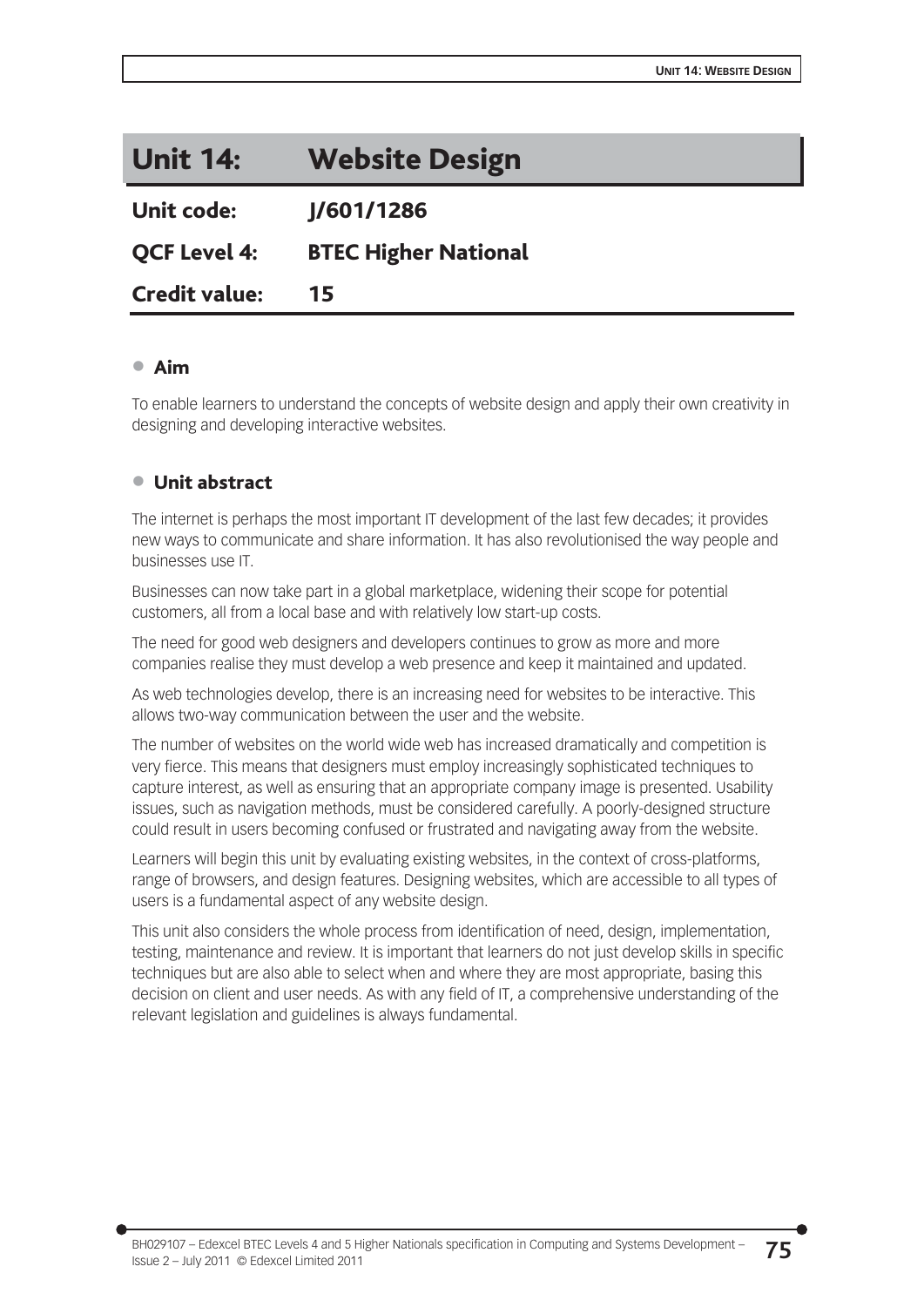## **• Learning outcomes**

### **On successful completion of this unit a learner will:**

- 1 Understand website design concepts
- 2 Be able to design interactive websites
- 3 Be able to implement interactive websites
- 4 Be able to test interactive websites.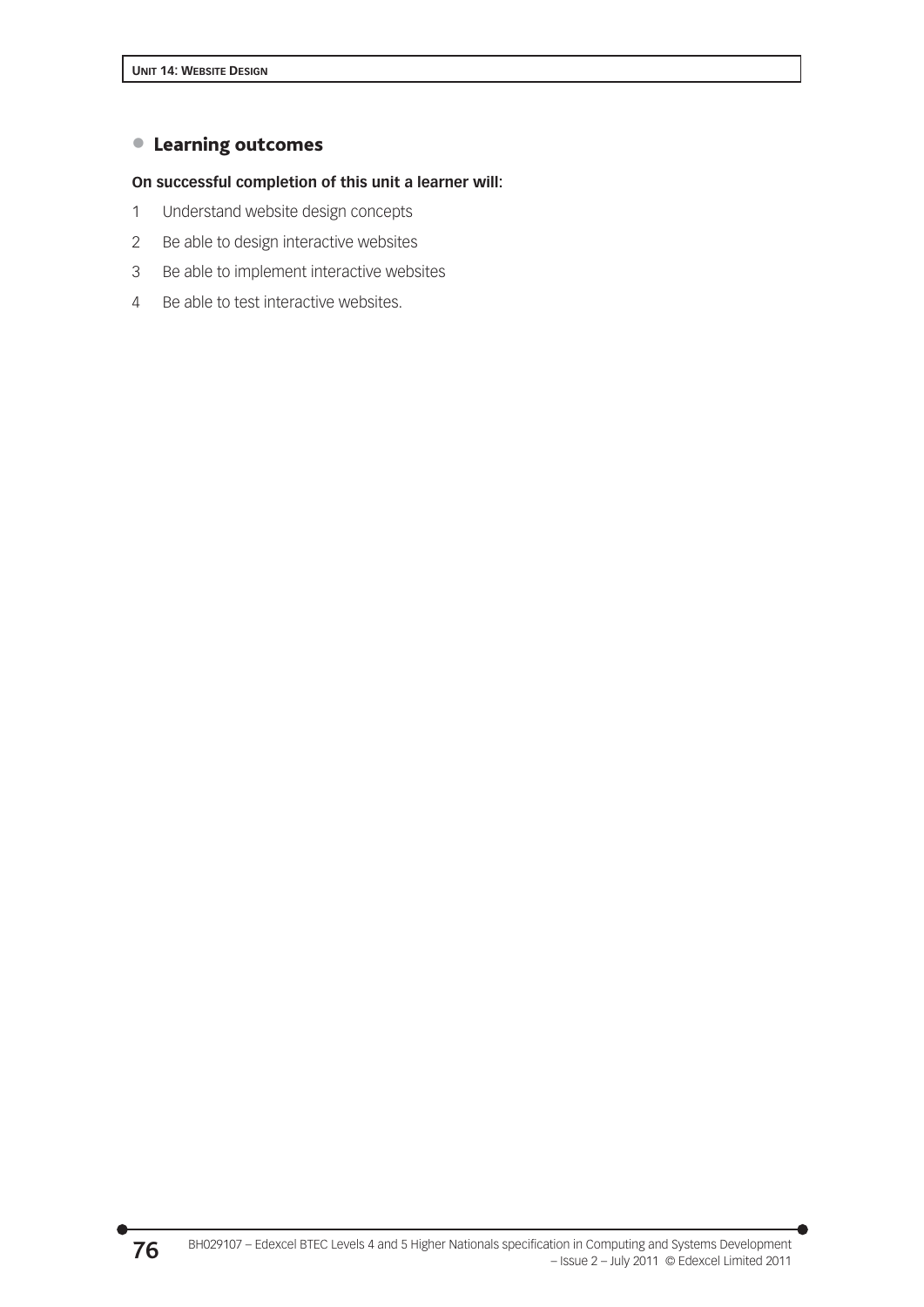## Unit content

### 1 **Understand website design concepts**

*Users*: types eg expert, regular, occasional, novice, special needs; requirements eg psychological, cultural, social and environmental, health and safety, education and work

*Site analysis*: purpose eg communication, real-time information, commercial, government, education, business, entertainment, downloading/uploading, web storage; fit for purpose eg meets organisational and site objectives; planning eg storyboarding, structure, hypermedia linkage, search engine key words, graphical design, user interface, audio/video sources, animation, text design; maintenance eg plans, logs, disaster recovery, testing

*Accessibility*: features eg alternative text, resizable fonts, support for screen readers, adjustable fonts; current standards and legislation eg Disability Discrimination Act, Data Protection Act, e-Commerce Regulations Act, Computer Misuse Act, W3C validation, copyright and intellectual property rights

*Design*: rules and heuristics for good website design; accessibility; functionality eg timings, navigation, ease of use, user-friendliness; evaluation tools eg W3C Mark-up Validation Service

*Environment*: features eg Uniform Resource Locators (URL), Hypertext Mark-up Language (HTML), Dynamic Hypertext Mark-up Language (DHTML), Extensible Mark-up Language (XML), JavaScript, Java Applets, plug-ins, client and server-side scripting languages; multimedia eg animation, sound/visual effects; hardware and software requirements eg computer platforms, operating systems, application software; browser behaviour eg execute scripting languages, display Cascading Style Sheets (CSS), applets, Common Gateway Interface (CGI)

### 2 **Be able to design interactive websites**

*Identification of need*: nature of interactivity eg online transactions, static versus dynamic; client needs and user needs eg image, level of security, development timescales, maintenance contracts, costs, search engine visibility; end user need eg appropriateness of graphics, complexity of site, delivery of content

*Design tools*: concept designs eg mood boards, story boards; layout techniques eg frames, tables, block level containers, inline containers; templates; colour schemes; screen designs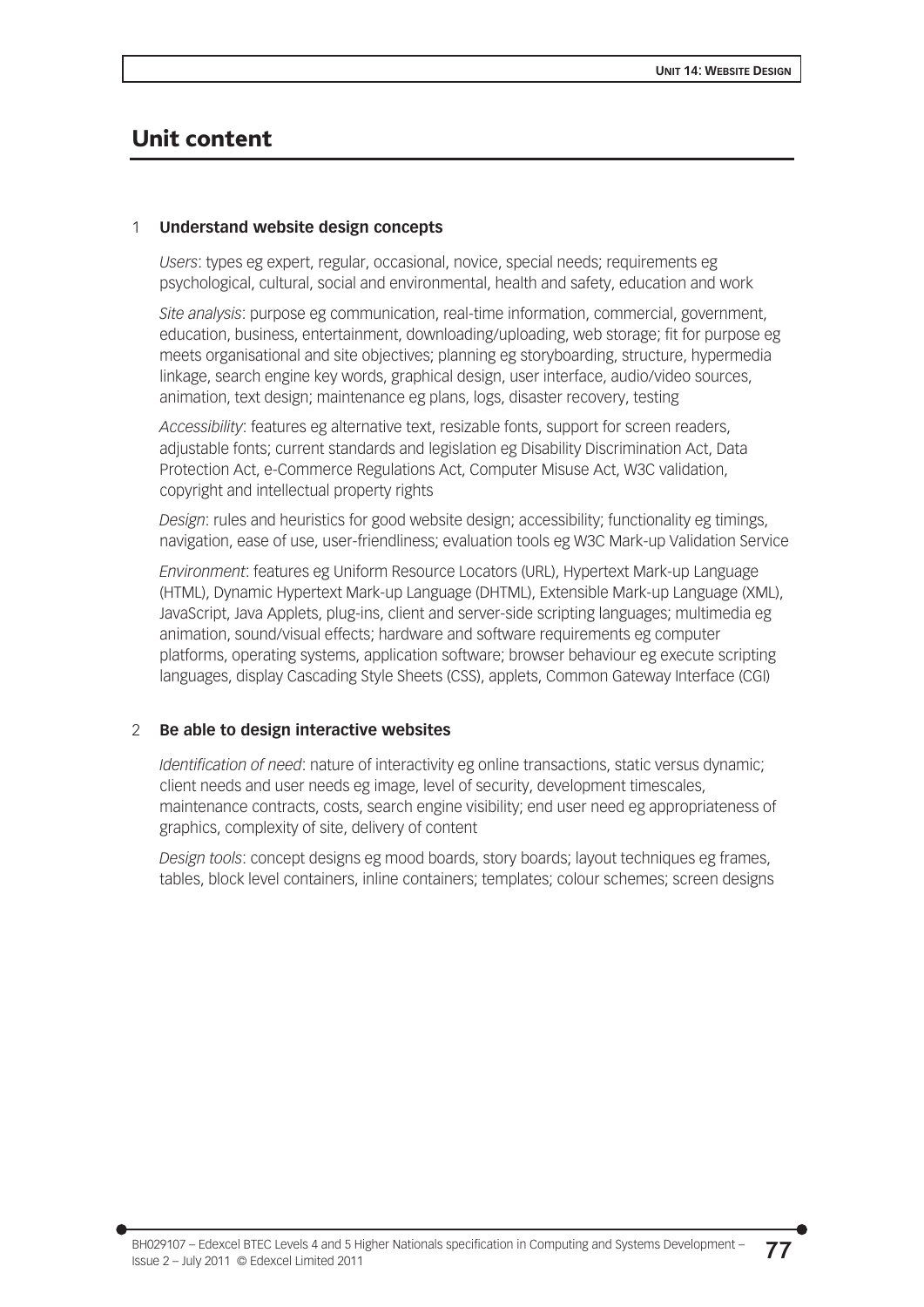### 3 **Be able to implement interactive websites**

*Structure*: layout of pages; navigation; format of content; Cascading Style Sheets (CSS); page elements, eg headings, rules, frames, buttons, text and list boxes, hyperlinks/anchors, graphical images, clickable images/maps; interactive features eg product catalogue, shopping cart; images and animation

*Content*: correct and appropriate; reliability of information source; structured for purpose eg prose, bullets, tables

*Development*: mark-up languages eg (HTML), (XHTML), (DHTML); client side scripting languages eg JavaScript, Visual Basic (VB) script; features and advantages of software languages; web authoring software tools

*Tools and techniques*: navigation diagram eg linear, hierarchy or matrix; building interactivity tools eg pseudo-code for client-server scripting; adding animation and audio/visual elements; ensuring compliance with W3C; meta-tagging; cascading style sheets

### 4 **Be able to test interactive websites**

*Review*: functionality testing (user environments, links and navigation); content; check user requirements; user acceptance; audit trail of changes

*Mechanisms*: types eg browser compatibility testing, platform testing, script-language testing; valid (HTML) code; checking functionality against requirements, check internal and external hyperlinks (web files, web documents, images), error detection, error messages, dry running

*Supportive documentation*: test plan; test results; programmer guidance; user guidance: onscreen help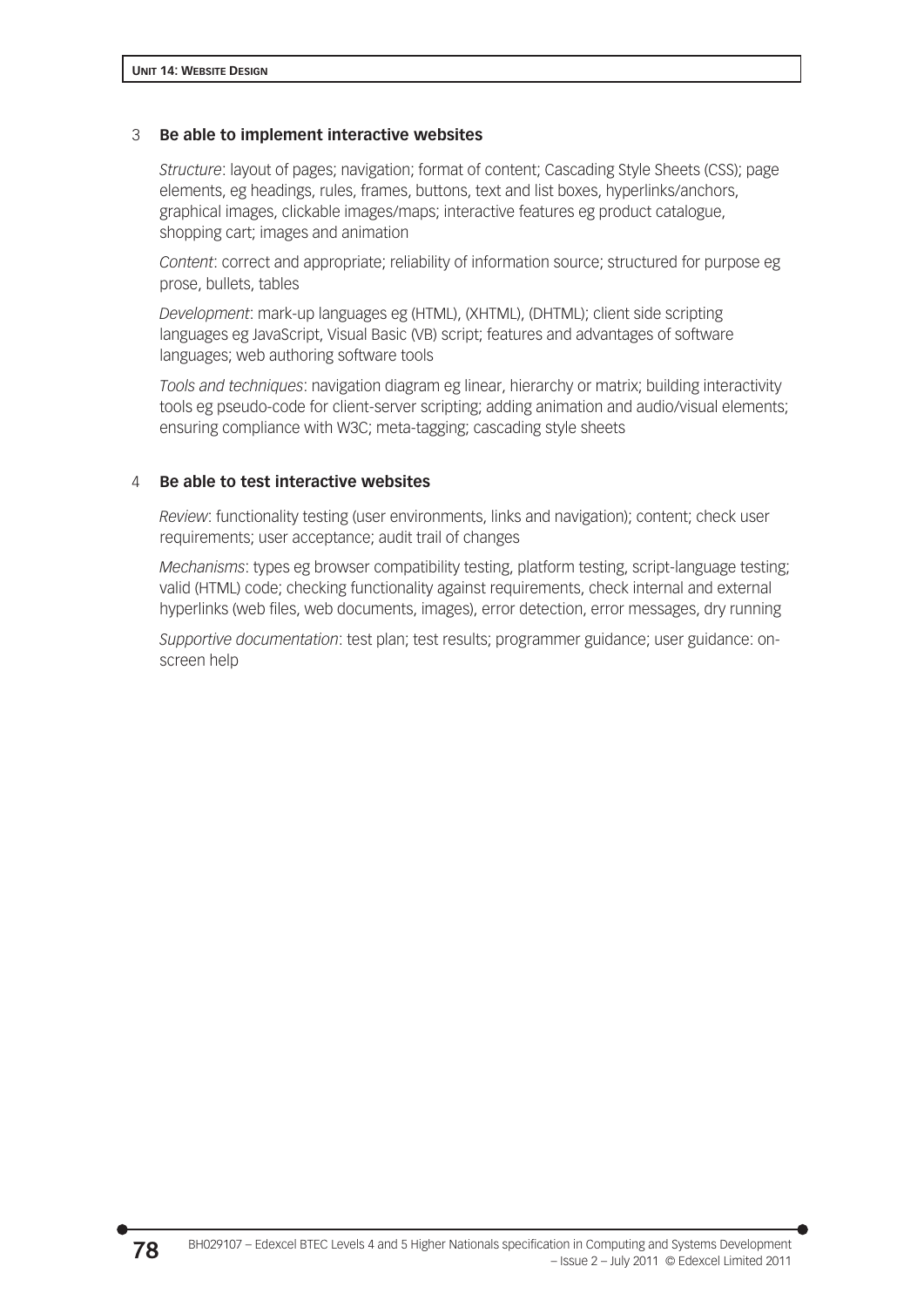# Learning outcomes and assessment criteria

| <b>Learning outcomes</b>                                 | Assessment criteria for pass                                                           |  |
|----------------------------------------------------------|----------------------------------------------------------------------------------------|--|
| On successful completion of<br>this unit a learner will: | The learner can:                                                                       |  |
| LO <sub>1</sub>                                          | 1.1 discuss the design concepts that have to be<br>considered when designing a website |  |
| Understand website design<br>concepts                    |                                                                                        |  |
| LO2                                                      | design an interactive website to meet given<br>2.1                                     |  |
| Be able to design interactive<br>websites                | requirements                                                                           |  |
|                                                          | 2.2 evaluate website design with other users.                                          |  |
| LO <sub>3</sub>                                          | 3.1 implement a fully-functional interactive website                                   |  |
| Be able to implement interactive<br>websites             | using a design specification.                                                          |  |
| LO4                                                      | 4.1 critically review and test the website                                             |  |
| Be able to test interactive websites                     | 4.2 analyse actual test results against expected results<br>to identify discrepancies  |  |
|                                                          | 4.3 evaluate independent feedback and make<br>recommendations for improvements         |  |
|                                                          | 4.4 create onscreen help to assist the users                                           |  |
|                                                          | 4.5 create documentation for the support and<br>maintenance of the website.            |  |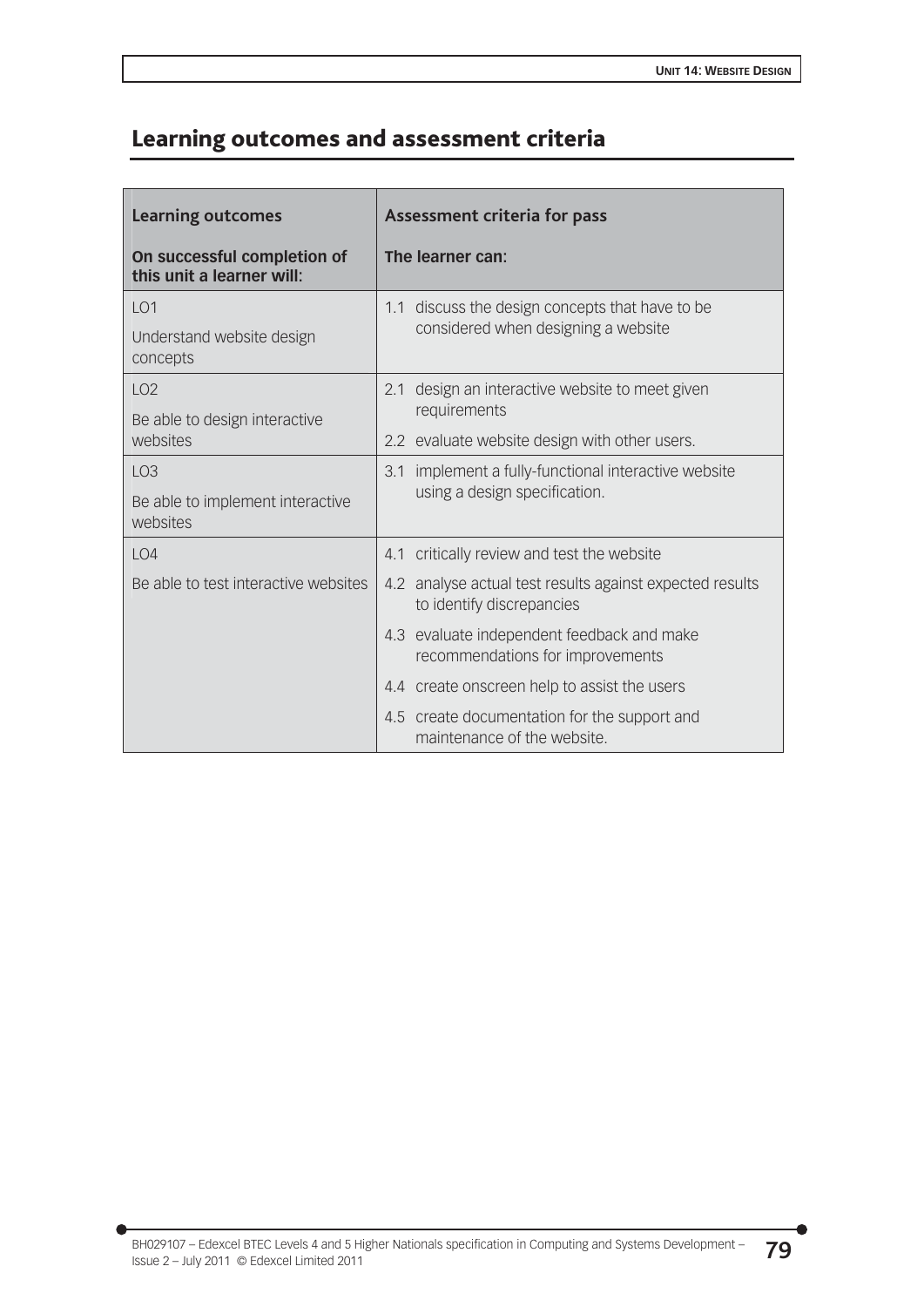## Guidance

## Links to National Occupational Standards, other BTEC units, other BTEC qualifications and other relevant units and qualifications

The learning outcomes associated with this unit are closely linked with:

| Level 3                                                   | Level 4                                     | Level 5                                  |
|-----------------------------------------------------------|---------------------------------------------|------------------------------------------|
| Unit 20: Client-side<br><b>Customisation of Web Pages</b> | Unit 13: Multimedia Design<br>and Authoring | Unit 35: Web Applications<br>Development |
| Unit 27: Web Server<br>Scripting                          | Unit 15: Website Management                 |                                          |
| Unit 28: Website Production                               |                                             |                                          |

This unit has links to the Level 4 and Level 5 National Occupational Standards for IT and Telecoms Professionals, particularly the areas of competence of:

- Human Computer Interaction/Interface (HCI) Design
- IT/Technology Infrastructure Design and Planning
- Software Development.

## Essential requirements

Learners must have access to facilities which will give them the opportunity to fully evidence all of the criteria in the unit.

Learners must evaluate a range of different websites, particularly focusing on design. Learners must be encouraged to identify strengths and weaknesses in the design, and discuss what methods they would use to improve the website. This will of course be taking into account accessibility, relevant legislation, usability, functionality, user friendliness, interface design, etc.

Legislation and accessibility are fundamental aspects of website design. Learners must be made aware of the range of legislation and standards, which have an impact on website design. Learners must understand the importance of legislation.

Learners must design and develop their own website. There are many different approaches to website design, all of which demonstrates how a website will be developed, what features and functions it will contain, the appearance, etc. Learners must be able to show that they can apply design skills first before developing a website.

Learners must have access to computing facilities, and web authoring tools to support them with the practical aspects of this unit. Learners must be given a range of activities with plenty of support, which will enable them to create HTML web pages. Further activities must be provided that will allow learners to embed a range of web functions, such as hyperlinks, tables, frames, colour, images, audio, video, etc. Learners must include client-side scripting such as JavaScript.